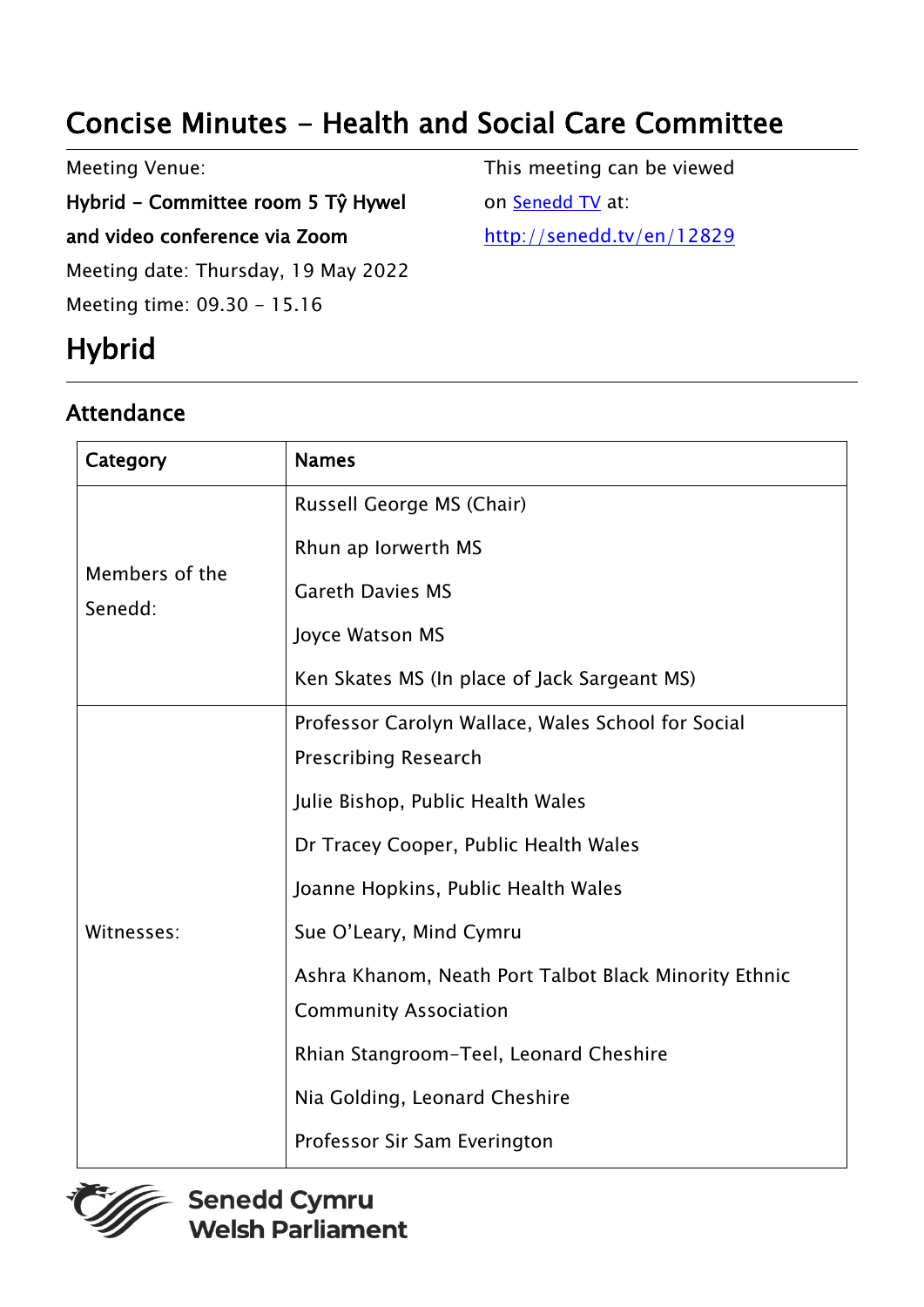| Committee Staff: | Helen Finlayson (Clerk)       |
|------------------|-------------------------------|
|                  | Claire Morris (Second Clerk)  |
|                  | Lowri Jones (Deputy Clerk)    |
|                  | Philippa Watkins (Researcher) |
|                  | Amy Clifton (Researcher)      |
|                  | Lucy Valsamidis (Researcher)  |

#### 1 Introductions, apologies, substitutions and declarations of interest

1.1 The Chair welcomed Members to the meeting.

1.2 Apologies were received from Mike Hedges MS and Jack Sargeant MS. Ken Skates MS attended as a substitute for Jack Sargeant MS.

### 2 Mental health inequalities: evidence session with Professor Carolyn Wallace, Wales School for Social Prescribing Research (WSSPR)

2.1 The Committee received evidence from Professor Carolyn Wallace.

#### 3 Mental health inequalities: evidence session with Public Health Wales

- 3.1 The Committee received evidence from representatives of Public Health Wales.
- 3.2 The Committee agreed to write to Public Health Wales with follow-up questions.
- 4 Motion under Standing Order 17.42 (ix) to resolve to exclude the public from items 5, 9 and 10 of today's meeting
- 4.1 The Committee agreed the motion.

### 5 Hospital discharge and its impact on patient flow through hospitals: consideration of draft report

5.1 The Committee discussed the report and agreed to consider further amendments by email.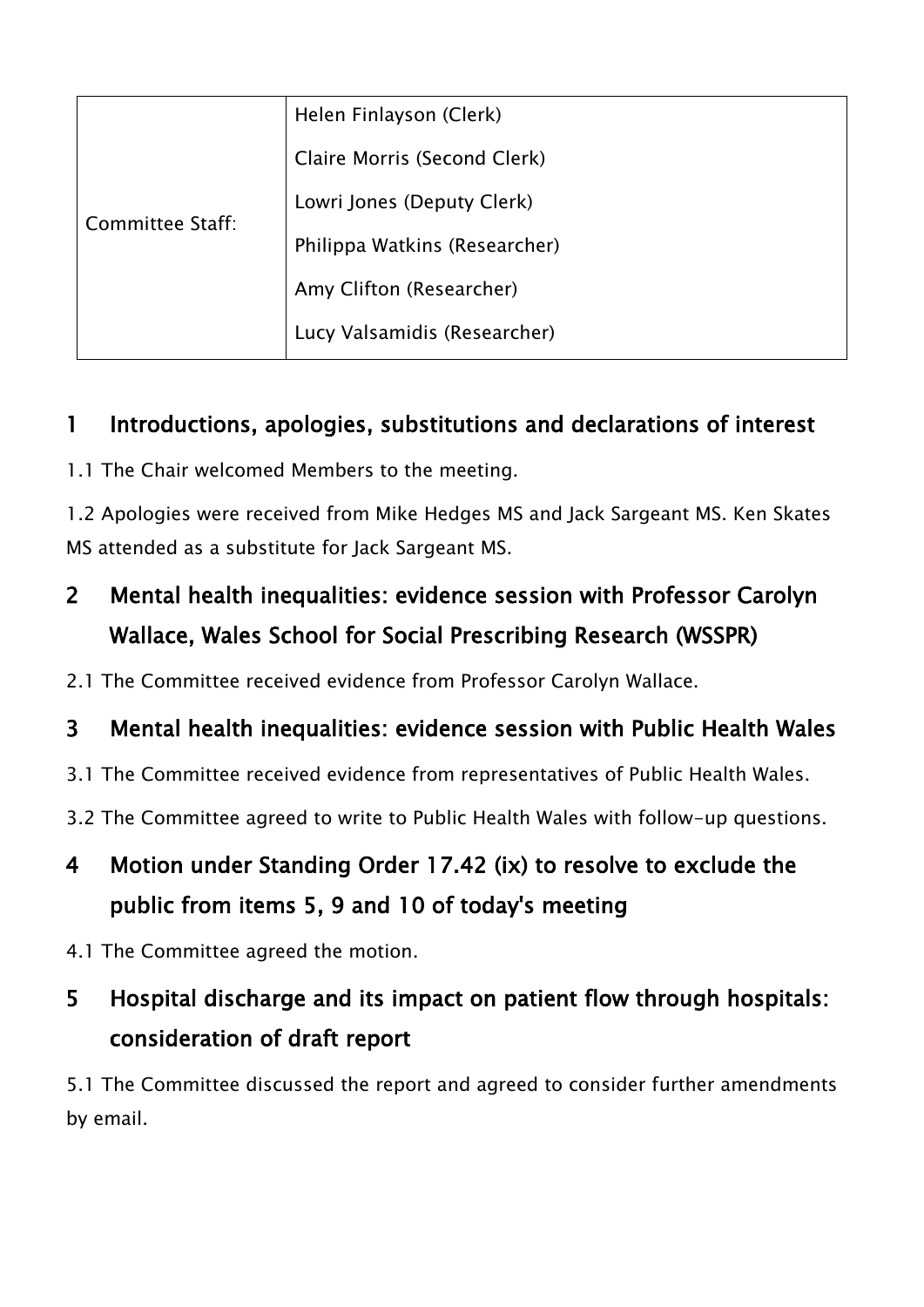## 6 Mental health inequalities: evidence session with Mind Cymru and Leonard Cheshire

6.1 The Committee received evidence from representatives of Mind Cymru and Leonard Cheshire.

## 7 Mental health inequalities: evidence session with Professor Sir Sam Everington

- 7.1 The Committee received evidence from Professor Sir Sam Everington.
- 8 Paper(s) to note
- 8.1 Letter from the Chair to the Deputy Minister for Mental Health and Wellbeing regarding the provisional food compositional standards and labelling common framework
- 8.1 The Committee noted the letter.
- 8.2 Response from the Deputy Minister for Mental Health and Wellbeing to the Chair regarding the provisional food compositional standards and labelling common framework
- 8.2 The Committee noted the response.
- 8.3 Letter from the Chair to the First Minister regarding the UK COVID-19 Inquiry draft terms of reference
- 8.3 The Committee noted the letter.
- 8.4 Response from the First Minister to the Chair regarding the UK COVID-19 Inquiry draft terms of reference
- 8.4 The Committee noted the response.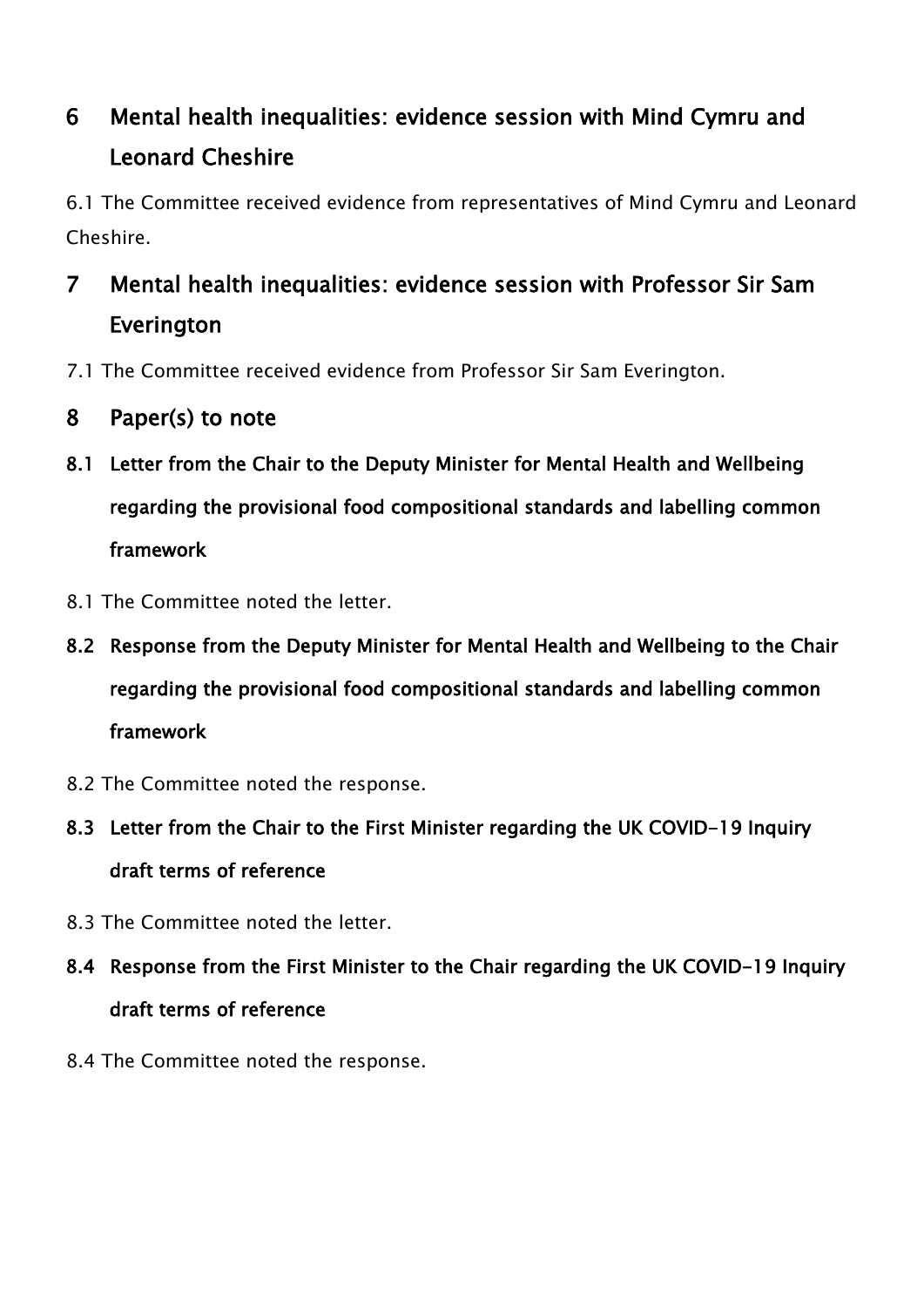- 8.5 Public attitudes to social care in Wales following the COVID-19 pandemic. Research commissioned by Senedd Cymru and produced in consultation with Senedd Research
- 8.5 The Committee noted the report.
- 8.6 Letter from the Chair to the Minister for Health and Social Services regarding the provisional common frameworks
- 8.6 The Committee noted the letter.

### 8.7 Response from the Minister for Health and Social Services regarding the provisional common frameworks

8.7 The Committee noted the response and agreed to write to the Minister for Health and Social Services to request further information.

- 8.8 Letter from the Minister for Health and Social Services to the Chair regarding the Committee's report on the Supplementary Legislative Consent Memorandum (Memorandum No. 4) (the SLCM) on the Health and Care Bill (the Bill)
- 8.8 The Committee noted the letter.
- 8.9 Letter from the Minister for Health and Social Services to Chair, Legislation, Justice and Constitution Committee regarding the Committee's report on the Supplementary Legislative Consent Memorandum (Memorandum No. 4) (the SLCM) on the Health and Care Bill (the Bill)
- 8.9 The Committee noted the letter.
- 8.10 Letter from the Chair to the Minister for Health and Social Services regarding women and girls' health quality statement and plan
- 8.10 The Committee noted the letter.